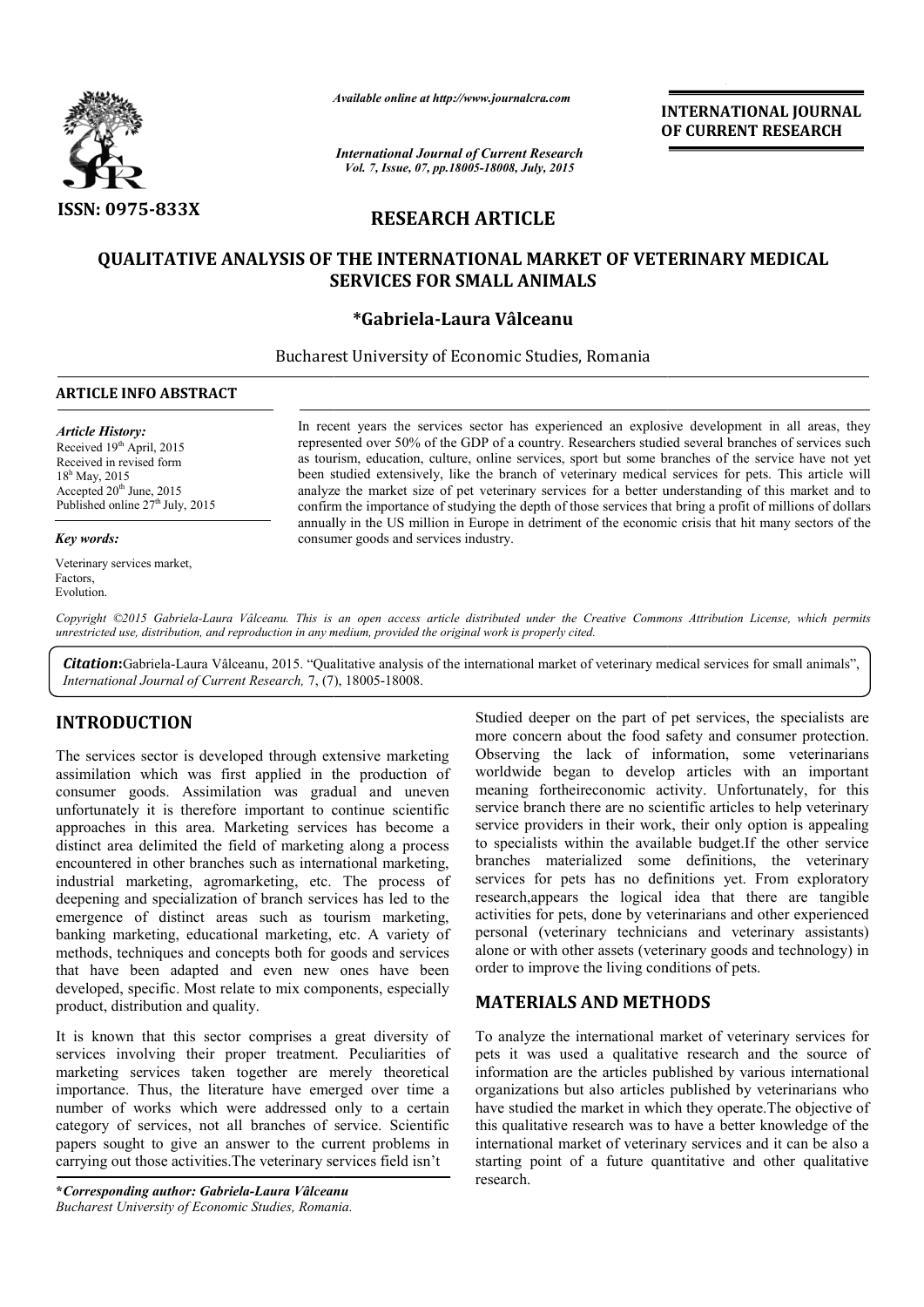After investigating the sources of information used in this qualitative research carried out,it was logically emerged about certain aspects of the veterinary services and market size.

### **RESULTS AND DISCUSSION**

One aspect that emerged from this research was that these market operatorshave only licensed veterinarians providing services in the field of prevention and health care for pets. Only a small part of these vets have MBA in Marketing or minimum knowledge of marketing to develop marketing plans and marketing strategies because ever since the college they wouldn't like to focus on the entrepreneurial, their "priority" being the veterinary depth knowledge (Henry and Treanor, 2012). A study developed by Henry and Treanor (2012) demonstrates that the syllabus in college is very complex and the veterinary students do not wish to be added us a discipline, even though this will be to their disadvantage after they graduate and they would want to open a veterinary practice.

Furthermore we know now the biggest companies in this branch that are: VCA Antech Medical Management International (both located in the United States), CVS Group (UK), and Green cross Veterinarians (Australia) who provide the veterinarians the necessary equipment and products that help them in their objective, to give their clients the best quality in the services provided.

Global veterinary sector also includes various veterinary products used in veterinary services, such as biological products used for analysis, feed additives and pet veterinary pharmaceuticals. The ranges of health for pets are becoming broader and now includes metabolic medicines, anti-infectives, aid breeding, feed additives, vaccines, diagnostic imaging, topical solutions and pest controls, etc. (Freedonia, 2012) The products are used to treat chronic diseases, including cancer, cardiovascular disease and osteoarthritis. And they fall in this category of the market. These products are in continuous improvement from one generation to another in order to transform the health and welfare of pets worldwide in a beneficial way.

Of the many articles found in the international databases originates the idea that the US and Britain have long been the countries which have most pet's population and therefore became a pillar of observation and imitation. However, nations like China and India also enjoys an increase in pet's population and people's attachment to them, resulting in automatic spending more money for them.The US veterinary services industry includes about 28,000 veterinary clinics and providers of laboratory services, with combined annual revenue of about \$ 28 billion. (First Research, 2014) Key factors include the growing popularity of the pet but also the increasing number of pets demographically.

In 2012, about 42.5 million US households had one or more dogs and dogs in the country total was approximately 73 million (Coren, 2012). Regarding the feline population there are no official statistical data only some estimates. The best market research on feline population trends are in the US and still it does not provide reliable information. (APPA, 2012) According to this research there were in 2012 between 74 and 86 million cats with master and over 50 million stray cats.

Pet owners are spending increasingly more for health care of their pets. In the US, consumer spending on pets was expected to reach 33 billion in 2014 (Freedonia, 2012). Requests for animal health products at manufacturer level were expected to grow by about 6% annually to reach \$ 5.5 billion in 2014. This way the expenses for pet consumption will reach \$ 31.7 billion in 2016. The expected increase is due to the effect of humanizing trend and perception of pets as "family members". Veterinary technology will be in continuous development and adaptation to diagnose and treat in a more advantageous way for the pets thus stimulating economically the veterinary clinics by adding new and costly procedures.

A new procedure in this domain is the organ transplantation, the kidney transplantation in dogs and cats is carried out only by a few veterinarians in the US. A kidney transplant for a dog costs \$ 20,000 plus expenses for recovery treatment that can last over a year and post-operative consultations. The high cost of transplantation has raised some questions, if it is ethically required such an operation. (First Research, 2014) For pet companions this procedure is welcome as a way to save a"member of the family". Over 81% of dog owners consider them family members, 77% of them considering more parents than masters (unsupported word in their vocabulary). Over 80% of owners know the birthday of your pet and have celebrated it at least once and 77% have bought presents for their birthday. The time when dogs slept in the cage is of the past, now they sleep in the bed (Birkner, 2012).

While the health industry in the US pet has been traditionally regarded as "recession resistant" it was somewhat affected by the US economic recession in 2007-2009. However, the application did not experience a decline in this period because it is a necessary health care - and, to some extent expected pet expenses were maintained. Uncertain economic conditions have led to a particularly strong growth in demand for services. such as health insurance for pets, and products, including dietary supplements designed to prevent the onset of diseases. Among the products most commonly used for veterinary the veterinary medical services will keep leading position in sales. With health spending for pets that have risen in recent decades, it also increased the average lifespan in many species of pets. Consequently, cases of age-related medical conditions (eg, arthritis, cancer), the weight conditions are becoming more common (eg, diabetes, heart disease), will further increase the demand for products and services, due to the significant number of pets that are overweight or obese. In order to afford access to the best treatments, more and more owners will purchase insurance policies for pets, so profits will continue to grow at double-digit annual rates. Health insurance market will double from \$ 530 million in 2013 to 1 billion in 2020. The sale of insurance packages for veterinary medical services increased by 16% in 2013 compared to the previous year. Wal-Mart reassuring company holds the market and will soon enter Canada and the US Market where is the biggest potential market (Freedonia, 2012).

In Europe, the preferences of veterinarians, Novartis and Boehringer Ingelheim are the best drug manufacturers and ancillaries that come in through the provision of veterinary medical services. According to FEDIAF (The European Pet Food Industry) there are at least 70 million households owning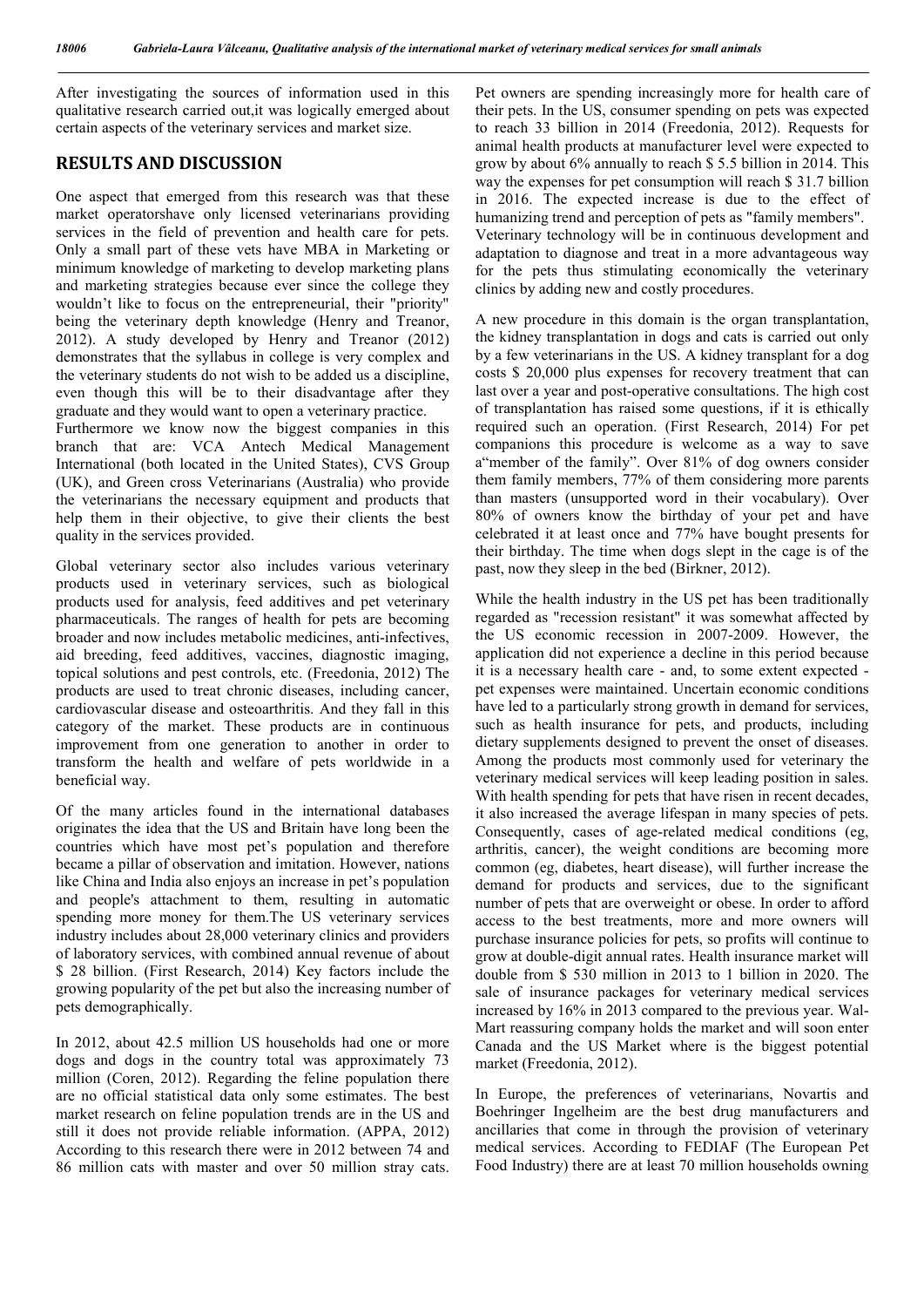at least one pet (except Russia), the proportion of species of pets are being shown in Figure 1. At this number of pets there are over 550,000 employees serving in the veterinary medical services market and the annual value of sales forthese servicesare over 10.5 billion Euros. (FEDIAF, 2011) In Eastern Europe, in Russia, accordingly to some statistics, are about 12 million pet dogs, while in Ukraine are about 5.1 million. In Western Europe, there were about 43 million pet dogs. The largest populations of pet dogs in this region are in France with 8.8 million, while Italy and Poland each had about 7.5 million, and Britain had 6.8 million pet dogs (Coren, 2012).



**Figure 1. The distribution of species in the total number of pets in Europe according to FEDIAF**

Although annual sales in Europe are over 10 billion Euros, there are countries like Spain, Italy where there were veterinarians with financial losses in 2013. On the opposite side are countries like Germany, France, UK. According to the study conducted by Fedia F a good reason for such difference in performance between countries is the number of hours that practitioners have invested in consultations and operations. In the UK, Germany or France they work an average of over 40 hours per week. Smaller clinics provide 12 hours more than the larger clinics and prefer that more than half of their time to be distributed to surgery than consultations. A surgery brings a much higher income than a veterinary consultation and the service providers prefer to have in their work program as many interventions or veterinary services that brought high revenues in their budget.

In Europe the country that is taken as an example, as the pillar, it is the UK where demand in veterinary medical services is expected to increase in the next 5 years due to expectations that owners have for their pet's health. Currently this market has a profit around 2.8 billion pounds a year and is estimated to grow by 1.7% each year. Like the US, pet owners prefer to sacrifice their own needs to pay a health insurance policy because "the family member" needs access to the most advanced and sophisticated veterinary medical services, 25% of households already bought an insurance policy. Advanced surgical procedures are expected to further boost profits this market due to high prices. Prices will be high due to the equipment used in operations, equipment that is cutting edge in terms of technology. By the 2018-2019 economic recession traces will disappear completely in this market.

The veterinary services market has a low level of concentrationin market share, the four largest firms have a combined market share exceeding 15%. Small companies suffer the most because none has a market share of more than 5% of total industry revenues and thus their future in this market is uncertain. The only major player is CVS Group (IBISWorld, 2013). In Germany the situation is a little different. In the spirit of providing their pets the best care and functional products of the highest quality in order to improve their health and wellbeing, German consumers proved to be less price sensitive than other pet owners in the EU countries. However, the high level of competition in the market for pet care, along with the continued growth of private label, put enormous pressure on manufacturers and service providers who need to use updating and promotions as the main tools to maintain or increase sales that constantly undervalue each other in terms of prices for veterinary products and medical services (Euromonitor International, 2013). Despite all the risks and threats to economic growth, such as price pressure, maturity and intense competition in the industry of pet care, it is expected to further moderate growth over the next five years, largely due to the medical assistance for pets, and other products that help and support the welfare of companion animals. Pet owners in Germany are likely to continue to seek the best price-value ratio, they are willing to do and buy whatever it takes to improve the health of their pets, whose importance in human life is expected to continue to grow.

On the Asian continent, China is the mainstay of market representation for pet veterinary medical services. Having a pet in Hong Kong is an increasingly trend of popularity and growing in the future. This together with the trend of humanizing pets will lead to extensive applications of the most complex veterinary services, from basic services to the luxurious ones (Euromonitor International, 2013). In conclusion, it is hard to realize the actual market size of the veterinary medical services for pets because we are dealing with factors that are in constant change or are currently impossible to analyze because of variables that cannot be controlled and in some cases are difficult to quantify in figures:

- The demographic factor: the market is very important for veterinary medical services and unfortunately is difficult to quantify because there isn't a database, only statistics based on sales taken on different regions / countries compiled by the companies producing pet food.
- The legislative factor: there are countries like USA, UK, Germany, France where strict laws are imposing strict rules for pet owners and their registration in a database but there is always some "omissions".
- The socio-cultural factor: the behavior of pet owners is in constant change. If 100 years ago pets were purchased only for a specific purpose, namely: the dogto guard, the cat to hunt rodents, birds to delight the ears of owners, etc. nowadays the purpose of purchasing a pet has changed, many owners are using the expression "family member"
- The economic factor: the costs for the welfare of a "family member" have increased significantly although in some cases the owner's revenue fell. Plans have been developed specifically for helping the increase of funding for "family members" such as health insurance policy or pay the fee in installments benefit achieved.